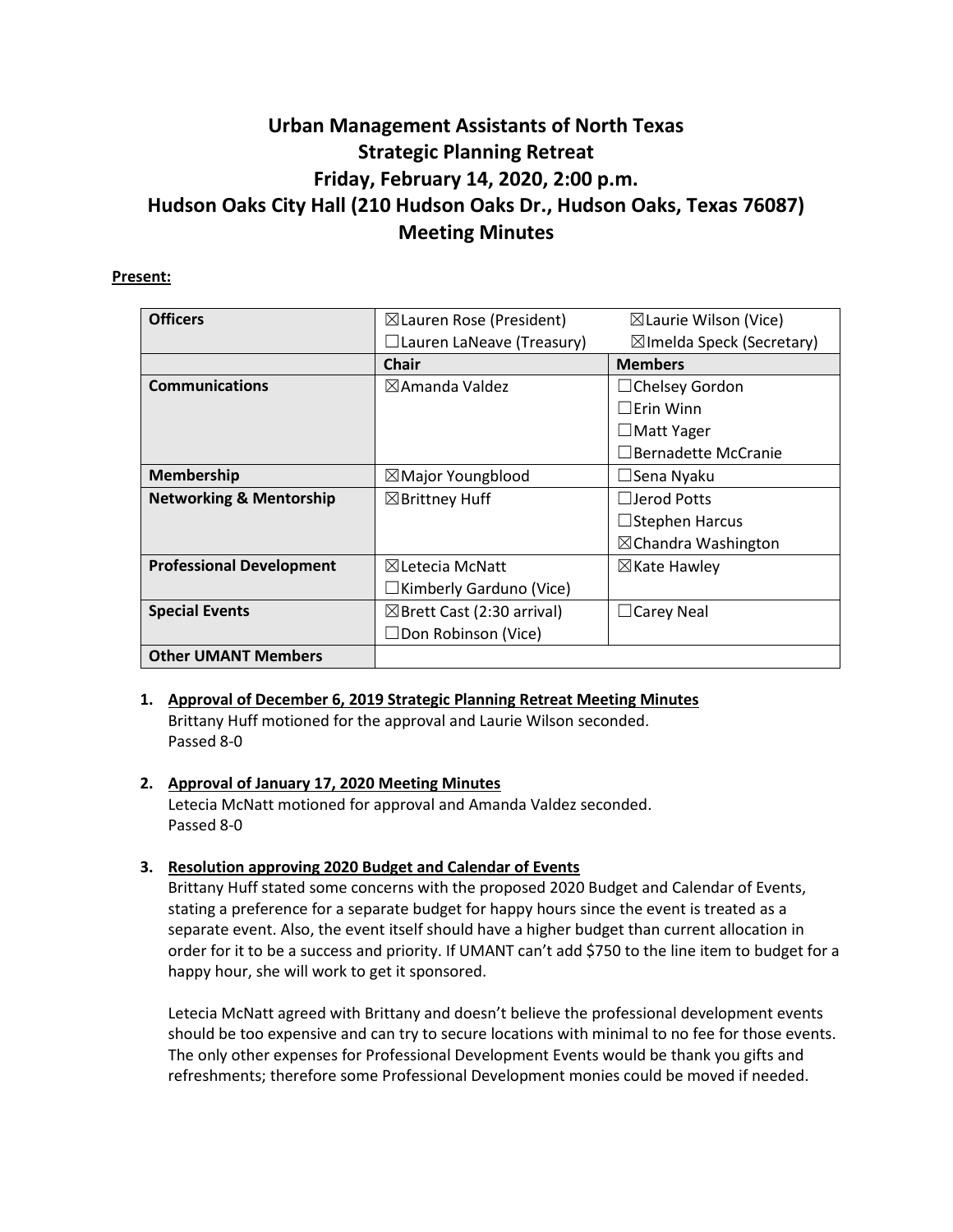Brittany mentioned if she secures a happy hour sponsor will let professional development know in order to be transparent and open about budget usage for the two committees.

Lauren Rose was supportive of that and mentioned it sounds more like a budget transfer of moving money around versus requesting more for another line item.

Brittany requested \$250 per event for 3 professional development even happy hours, or could do \$200 per even for a total of \$600 if needed, but reminded the group it was budgeted at \$250 per event last year. Brittany mentioned she was able to secure a sponsor for the first Kick-Off and will continue to reach out to consultants for sponsorship; however, while that is the goal, does not want to lose the line item increase there is a change in Networking Chair in future years and set up a bad trend.

Laurie Wilson agreed that it makes sense to budget happy hours as a line item, and as long as the committee tries to get sponsors, we have money in the budget to do so.

Lauren Rose reviewed the account statement and said it would be okay to increase and add the requested funds. Suggested the following motion: Motion to approve the 2020 Budget and Calendar of Events with an amendment to add a line item to the Networking Committee with \$600 for Happy Hours.

Brittany motioned for approval and Letecia seconded. Passed 8-0

## **4. UMANT Logo Update**

Lauren stated there has been a lot of work on the website to update and keep it updated; however, there isn't a consistent logo and some elements of current logo are out dated, for example the comic sans font). There are core components to logo that need to be embedded within it, for example the square is resemblance of the town square. Suggested Communications to do refresh to the logo.

Majority of Executive Committee supported the idea to move forward with a logo update with the goal to keep it timeless and classic.

Amanda stated her goal is to work on some options prior to next meeting.

#### **5. Committee Updates**

## **Networking & Mentorship**

## **Recap: 2020 Kick-off Event**

Brittany was unable to attend the event, but Chandra Washington (committee member) hosted the event. Overall feedback from attendees has been great and it appears to have a great start to the New Year.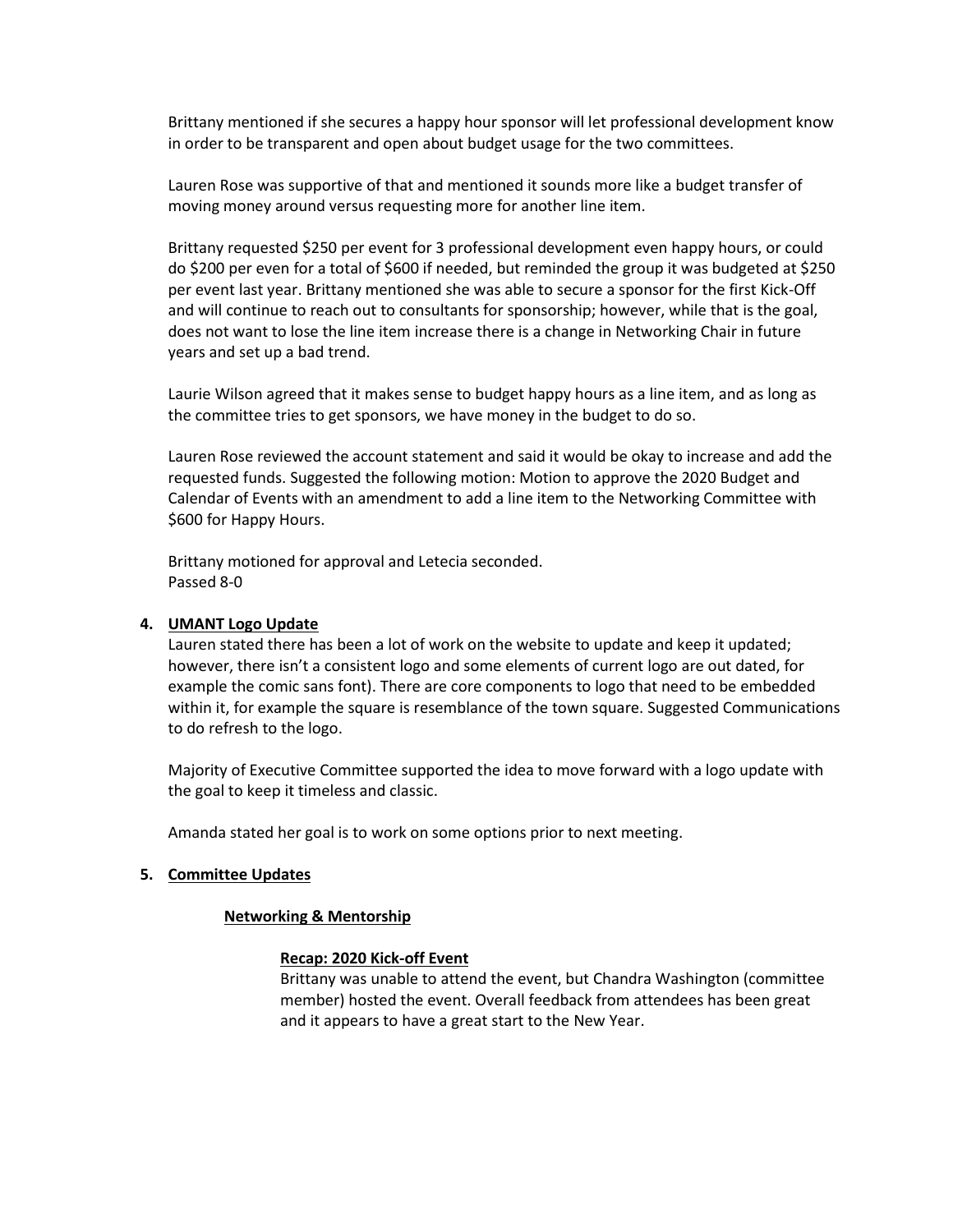## **Upcoming: Exec Connect (2/20)**

Next event for Networking is scheduled February 20<sup>th</sup> at the Colleyvill Center. To date, 38 attendees have registered. Last there were 46 registrants, with the majority being same week registrations. Networking is anticipating more this year with the last minute registrations.

A Happy Hour is to follow after the event. Brittany requested if anyone has any city swag to raffle off, to please bring to the happy hour.

## **Upcoming - March 6 – UTA happy hour**

Dr. Coursey with UTA asked if UMANT would want to partner on happy hour after an event in Grand prairie at Fire House Gastropub Friday, March 6. UTA will be hosting the 2020 NASPAA-Batten Student Simulation Competition on Saturday, March 7. Simulation event brings teams made up of various students within outside of the North Texas region to undergo events that could happen for a MPA/MPP student. Believes UMANT's involvement is good to promote the organization to people coming to the region (moving or here)

## **Professional Development**

## **Upcoming: 101 Series: Downtown & Special Events (3/20 – Garland)**

Flyers for the event will be ready for Exec Connect and will open online registration after that event. The event is from 3-5 pm with a happy hour following at 5.

Format of the event will be: 45 minutes for downtown / 45 CVB special events / 30 minutes Q&A

Director of CVB at Garland just came from Denton and the committee is excited for the speakers they have retained for the event.

## **Upcoming: 101 Series: Development (6/19 – Little Elm)**

Kate suggested Hula Hut for networking happy hour. Finalizing location in Little Elm to see beach or room. Looking at same time frame of opening registration a month out and getting graphics to communications to push out.

## **Membership & Partnerships**

11 new members from the start of the year 2 new in February 199 total members in UMANT Will be updating new member corner's

## **Communications**

Lauren to work on president's message for newsletter and working on content for rest of monthly newsletter. Reminded group to send content her way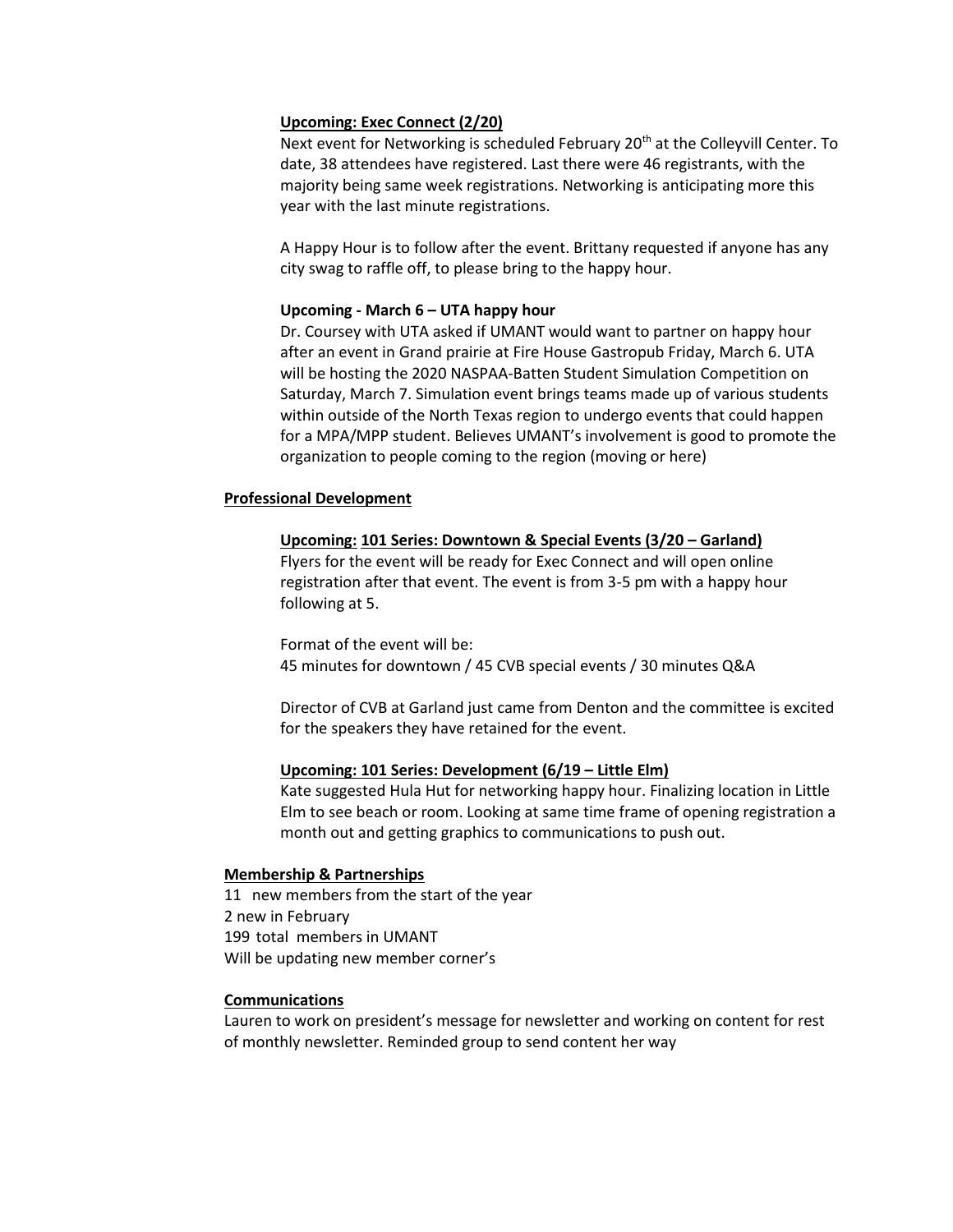## **Special Events**

## **Wine & Dine (4/25)**

Brett mentioned the committee is continuing to work on sponsors for event. First round of letters from last year's list have gone out and have some commitments already and no straight denials.

Opening tickets for Wine & Dine have traditionally started with promotion 5 weeks out. Committee is thinking about continuing this and opening tickets within 4 weeks. Traditionally the ticket sales have soldout within 2 weeks after opening ticket sales.

Letecia suggested 6 weeks out for  $1<sup>st</sup>$  promotion, with a month of promotion and ticket sales to help make sure it gets on the calendar of Execs.

Lauren agreed to start earlier in March.

Brett asked if UMANT wanted promotion and ticket sales at the same time at 6 week sales. Lauren and Letecia agreed this would be good to do.

Brett plans to have dollar amounts for event at next meeting

#### **One Day Conference**

Working on location with multiple irons in the fire. Committee has one facility as a backup plan, but trying to see what is the best deal UMANT can get for conference.

#### **6. General Meeting Items**

#### **ELGL #Inspire Event at UTA**

Last minute invite to have a UMANT table of the event hosted at UTA. Lauren LaNeave and Kimberly will be speaking at the event.

Managing a table for the promotion of UMANT membership would typically fall under Membership committee; however, with last minute invite, others can pitch in on booth. No cost associated with booth.

ELGL has commented they are blown away and excited to the number of registrants for the event to date. Some Exec Committee members agreed this would be a good opportunity to UMANT's name out to the student population.

Ideas for materials we mentioned, but Letecia suggested to gather those attending and Membership together for an offline conversation for planning efforts. All agreed.